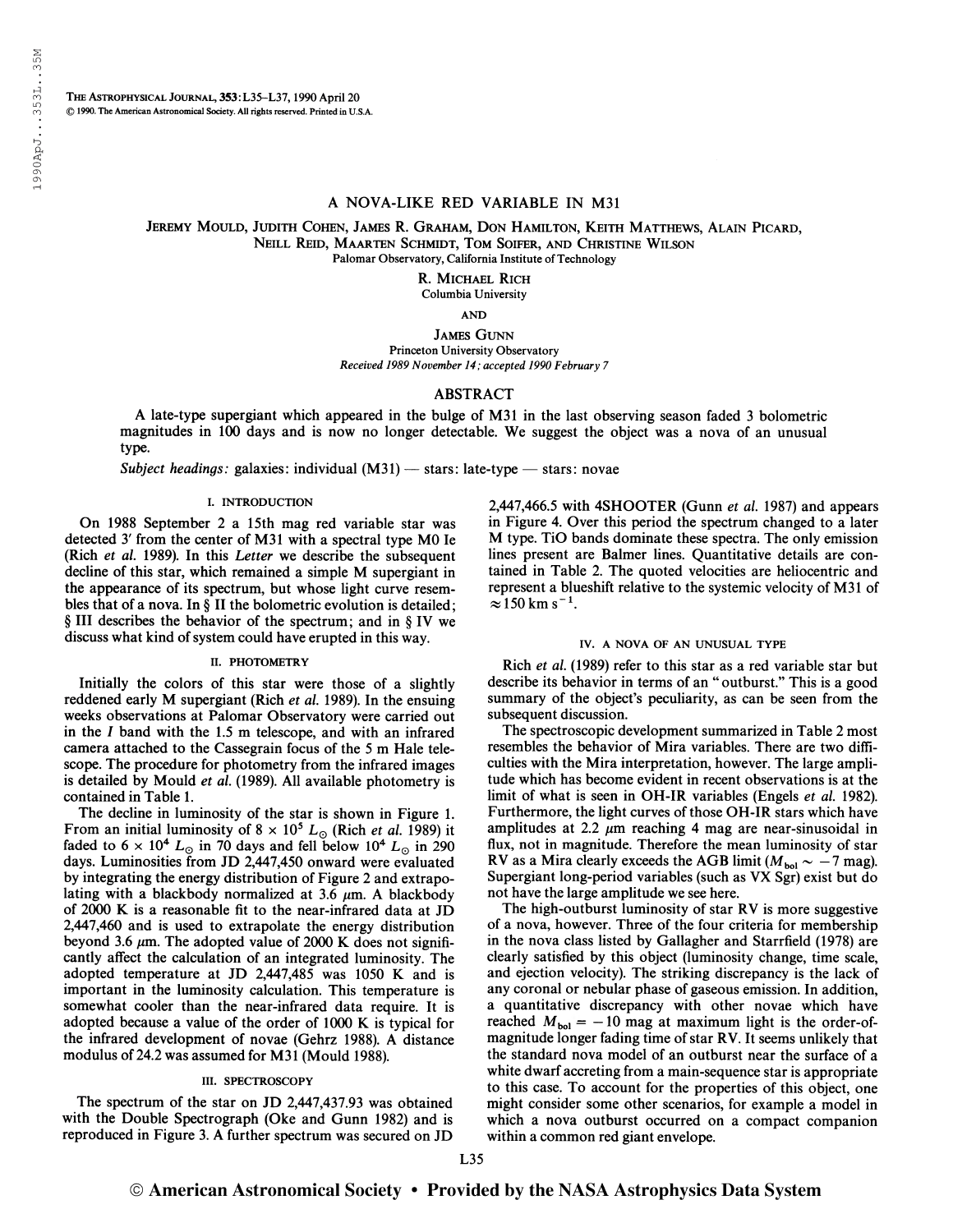$=$ 



Fig. 1.—Light curve in bolometric magnitudes

Serious modeling of such an outburst is beyond the scope of this Letter, but to stimulate such calculations, we offer the following outline of the relevant physical parameters. Under the assumption that the star was detected within a short time of the outburst, we calculate the total energy radiated in the first hundred days to be  $10^{46}$  ergs. Now a model is required to tell us approximately how the energy of the explosion divides itself between kinetic energy of expansion, radiation, and the

|               |                   |          | TABLE 1           |       |       |               |                  |
|---------------|-------------------|----------|-------------------|-------|-------|---------------|------------------|
|               |                   |          | <b>PHOTOMETRY</b> |       |       |               |                  |
| J.D.          | I <sub>p</sub>    | J        | Н                 | K     | L     | $M_{\rm bol}$ | Observer         |
| $7409.9\dots$ | 14.9 <sup>c</sup> |          |                   |       | .     | $-9.8$        | RMR <sup>d</sup> |
| 7425.9        | $\overline{a}$    | 12.87    | 12.23             | 12.01 |       | $-9.96$       | <b>RMR</b>       |
| $7452.9\dots$ | 17.2              | .        |                   |       |       |               | <b>CDW</b>       |
| 7459.7        | $18.4^\circ$      | 14.1     |                   | 12.8  | 12.0: | $-8.2$        | <b>JRM</b>       |
| 7471.8        | >18.6             | $\cdots$ | $\cdots$          |       |       | .             | AP               |
| 7484.6        |                   | 15.87    | 14.77             | 14.0  | 12.6  | $-7.2$        | <b>BTS</b>       |
| $7702.7\dots$ |                   | >16.8    |                   | >15.6 |       |               | <b>JGC</b>       |
| 7710.8        | >19.3             |          |                   |       |       |               | <b>JRM</b>       |
|               |                   |          |                   |       |       |               |                  |

<sup>a</sup> Julian date—2,444,0000.<br><sup>b</sup> Cousins system.

 $^{\circ}$  Cousins system.<br>  $^{\circ}$  Gunn system.<br>  $^{\circ}$  Rich *et al.* 1989.

<sup>e</sup> Actual date of <sup>i</sup> photometry: JD 2,444,7458.9.

work done to expand the envelope. However, lacking such a model, if we naively equate the kinetic energy in the moving shell to the radiated energy (neglecting the adiabatic losses which may be dominant), and assume an expansion velocity of 100–500 km s<sup>-1</sup>, the mass of the shell is  $10^{-1}$  to  $10^{-3}$   $M_{\odot}$ . The expansion velocity is uncertain by the velocity dispersion of stars in the bulge of M31, but since it is at the low end of the range for novae, whereas the energy output is at the high end of the range, a large envelope mass seems indicated. At maximum light, the radius of the 4000 K photosphere is  $\sim$  2000 R<sub>\o</sub>. After 70 days we see the radiation from a 1000 K dust shell with  $R \sim 8000 R_{\odot}$ . The shell remains optically thick through this expansion. A mass of  $\sim 10^{-2} M_{\odot}$  is more than is normally



Fig. 2.—Energy distribution at JD 2,447,460 shown by the solid line connecting the star symbols. The dashed line is a 2000 K blackbody fit. The energy distribution at JD 2,447,485 is the solid line connecting the triangles. The associated dashed line is a 1050 K blackbody.